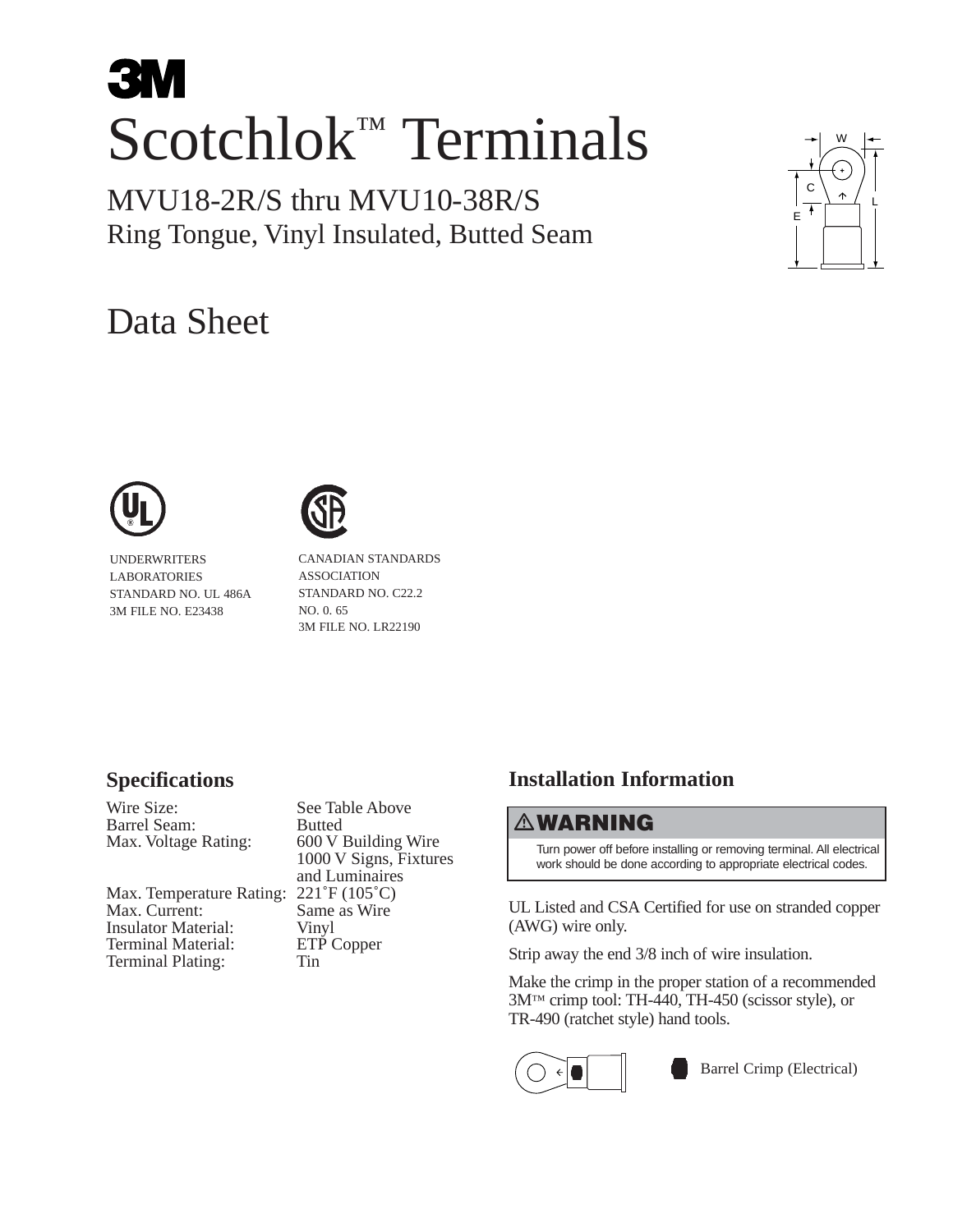| <b>Product</b><br><b>Number</b> | <b>Wire</b><br>Range<br>(AWG) | <b>Stud</b><br><b>Size</b> | W    | $\mathbf C$ | L    | Е    | <b>Thickness</b> | <b>Barrel</b><br>Length | <b>Barrel</b><br>I.D. | <b>Maximum</b><br><b>Insulation</b><br><b>Diameter</b> |
|---------------------------------|-------------------------------|----------------------------|------|-------------|------|------|------------------|-------------------------|-----------------------|--------------------------------------------------------|
| <b>MVU18-2R/S</b>               | $22 - 18$                     | $\overline{2}$             | 0.25 | 0.22        | 0.80 | 0.67 | 0.030            | 0.25                    | 0.070                 | 0.145                                                  |
| <b>MVU18-4R/S</b>               | $22 - 18$                     | 4                          | 0.25 | 0.22        | 0.80 | 0.67 | 0.030            | 0.25                    | 0.070                 | 0.145                                                  |
| <b>MVU18-6R/S</b>               | $22 - 18$                     | 6                          | 0.25 | 0.22        | 0.80 | 0.67 | 0.030            | 0.25                    | 0.070                 | 0.145                                                  |
| <b>MVU18-8R/L</b>               | $22 - 18$                     | 8                          | 0.31 | 0.33        | 0.93 | 0.78 | 0.030            | 0.25                    | 0.070                 | 0.145                                                  |
| <b>MVU18-8R/S</b>               | $22 - 18$                     | 8                          | 0.25 | 0.22        | 0.80 | 0.67 | 0.030            | 0.25                    | 0.070                 | 0.145                                                  |
| <b>MVU18-10R/L</b>              | $22 - 18$                     | 10                         | 0.31 | 0.33        | 0.93 | 0.78 | 0.030            | 0.25                    | 0.070                 | 0.145                                                  |
| <b>MVU18-14R/S</b>              | $22 - 18$                     | $\frac{1}{4}$              | 0.47 | 0.40        | 1.08 | 0.85 | 0.030            | 0.25                    | 0.070                 | 0.145                                                  |
| MVU18-516R/S                    | $22 - 18$                     | $\frac{5}{16}$             | 0.47 | 0.40        | 1.08 | 0.85 | 0.030            | 0.25                    | 0.070                 | 0.145                                                  |
| <b>MVU18-38R</b>                | $22 - 18$                     | $\frac{3}{8}$              | 0.56 | 0.40        | 1.13 | 0.85 | 0.030            | 0.25                    | 0.070                 | 0.145                                                  |
| <b>MVU14-4R/S</b>               | $16 - 14$                     | 4                          | 0.25 | 0.22        | 0.80 | 0.67 | 0.030            | 0.25                    | 0.090                 | 0.170                                                  |
| <b>MVU14-6R/S</b>               | $16 - 14$                     | 6                          | 0.25 | 0.22        | 0.80 | 0.67 | 0.030            | 0.25                    | 0.090                 | 0.170                                                  |
| <b>MVU14-8R/S</b>               | $16 - 14$                     | 8                          | 0.25 | 0.22        | 0.80 | 0.67 | 0.030            | 0.25                    | 0.090                 | 0.170                                                  |
| <b>MVU14-8R</b>                 | $16 - 14$                     | 8                          | 0.33 | 0.29        | 0.90 | 0.74 | 0.030            | 0.25                    | 0.090                 | 0.170                                                  |
| MVU14-8R/L                      | $16 - 14$                     | 8                          | 0.31 | 0.33        | 0.93 | 0.78 | 0.030            | 0.25                    | 0.090                 | 0.170                                                  |
| <b>MVU14-10R</b>                | $16 - 14$                     | 10                         | 0.33 | 0.29        | 0.90 | 0.74 | 0.030            | 0.25                    | 0.090                 | 0.170                                                  |
| <b>MVU14-10R/L</b>              | $16 - 14$                     | 10                         | 0.31 | 0.33        | 0.93 | 0.78 | 0.030            | 0.25                    | 0.090                 | 0.170                                                  |
| <b>MVU14-14R/S</b>              | $16 - 14$                     | $\frac{1}{4}$              | 0.47 | 0.40        | 1.08 | 0.85 | 0.030            | 0.25                    | 0.090                 | 0.170                                                  |
| MVU14-516R/S                    | $16 - 14$                     | $\frac{5}{16}$             | 0.47 | 0.40        | 1.08 | 0.85 | 0.030            | 0.25                    | 0.090                 | 0.170                                                  |
| <b>MVU14-38R</b>                | $16 - 14$                     | $\frac{3}{8}$              | 0.56 | 0.40        | 1.13 | 0.85 | 0.030            | 0.25                    | 0.090                 | 0.170                                                  |
| <b>MVU10-4R/S</b>               | $12 - 10$                     | $\overline{4}$             | 0.28 | 0.29        | 0.98 | 0.84 | 0.040            | 0.25                    | 0.135                 | 0.250                                                  |
| <b>MVU10-6R</b>                 | $12 - 10$                     | 6                          | 0.38 | 0.29        | 1.03 | 0.84 | 0.040            | 0.25                    | 0.135                 | 0.250                                                  |
| <b>MVU10-8R</b>                 | $12 - 10$                     | 8                          | 0.38 | 0.29        | 1.03 | 0.84 | 0.040            | 0.25                    | 0.135                 | 0.250                                                  |
| <b>MVU10-10R</b>                | $12 - 10$                     | 10                         | 0.38 | 0.29        | 1.03 | 0.84 | 0.040            | 0.25                    | 0.135                 | 0.250                                                  |
| <b>MVU10-12R</b>                | $12 - 10$                     | $\frac{1}{2}$              | 0.75 | 0.57        | 1.50 | 1.12 | 0.040            | 0.25                    | 0.135                 | 0.250                                                  |
| MVU10-14R/S                     | $12 - 10$                     | $\frac{1}{4}$              | 0.53 | 0.44        | 1.26 | 0.99 | 0.040            | 0.25                    | 0.135                 | 0.250                                                  |
| MVU10-516R/S                    | $12 - 10$                     | $\frac{5}{16}$             | 0.53 | 0.44        | 1.26 | 0.99 | 0.040            | 0.25                    | 0.135                 | 0.250                                                  |
| MVU10-38R/S                     | $12 - 10$                     | $\frac{3}{8}$              | 0.54 | 0.44        | 1.26 | 0.99 | 0.040            | 0.25                    | 0.135                 | 0.250                                                  |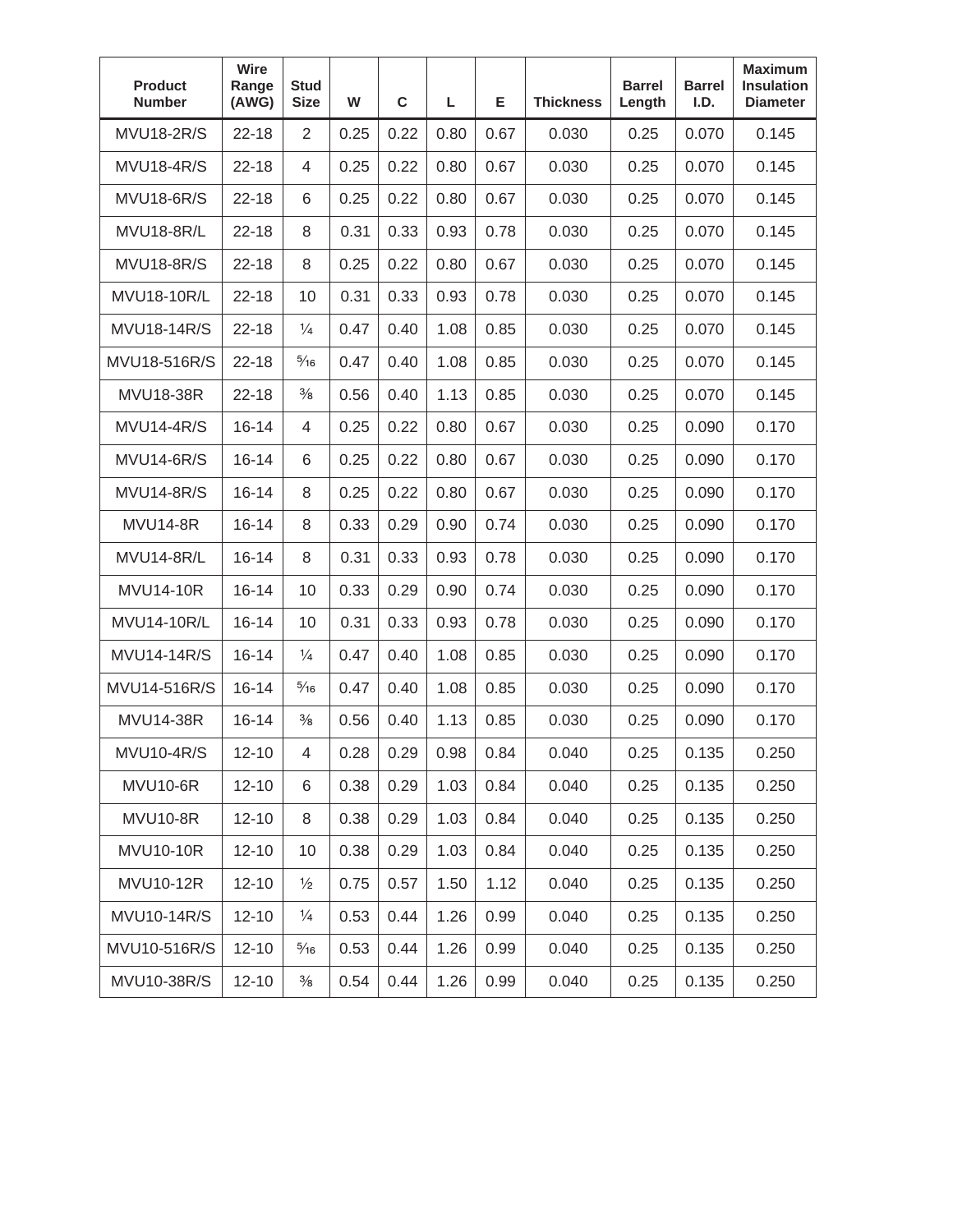#### **Engineering Specification**

Crimp-type terminals shall, electrically and mechanically, connect to a pre-stripped end of a stranded copper wire, and have a flat tongue portion with a central opening for mounting around a screw or stud.

The terminal line shall offer tongue variations in hole (stud) size (6, 8 10, etc.) and configuration (ring, fork, block fork, flanged block fork, locking fork, etc.), and barrel variations in wire (AWG) size (22-18, 16-14, 12-10, etc.) and construction (non-insulated brazed seam, vinyl insulated butted seam, nylon insulated with insulation grip, etc.). The terminal line shall have regulatory agency coverage (UL Listing, CSA Certification). The terminal tongue shall be marked with the wire range and manufacturer's symbol  $(\uparrow)$ .

The vinyl-insulated, butted seam block fork terminal shall be tin-plated, annealed copper, with the tongue having a specified stud hole (size 2 thru 1/2 in.) and a butted seam barrel covered by a molded vinyl funnel entry sleeve, color coded and sized for a specified (AWG) wire range (22-18, 16-14, 12-10).

Insulated terminals shall be UL Listed and CSA Certified for 600 Volts maximum building wire: 1000 Volts maximum in signs, fixtures and luminaries and have a maximum operating temperature of 221°F (105°C).